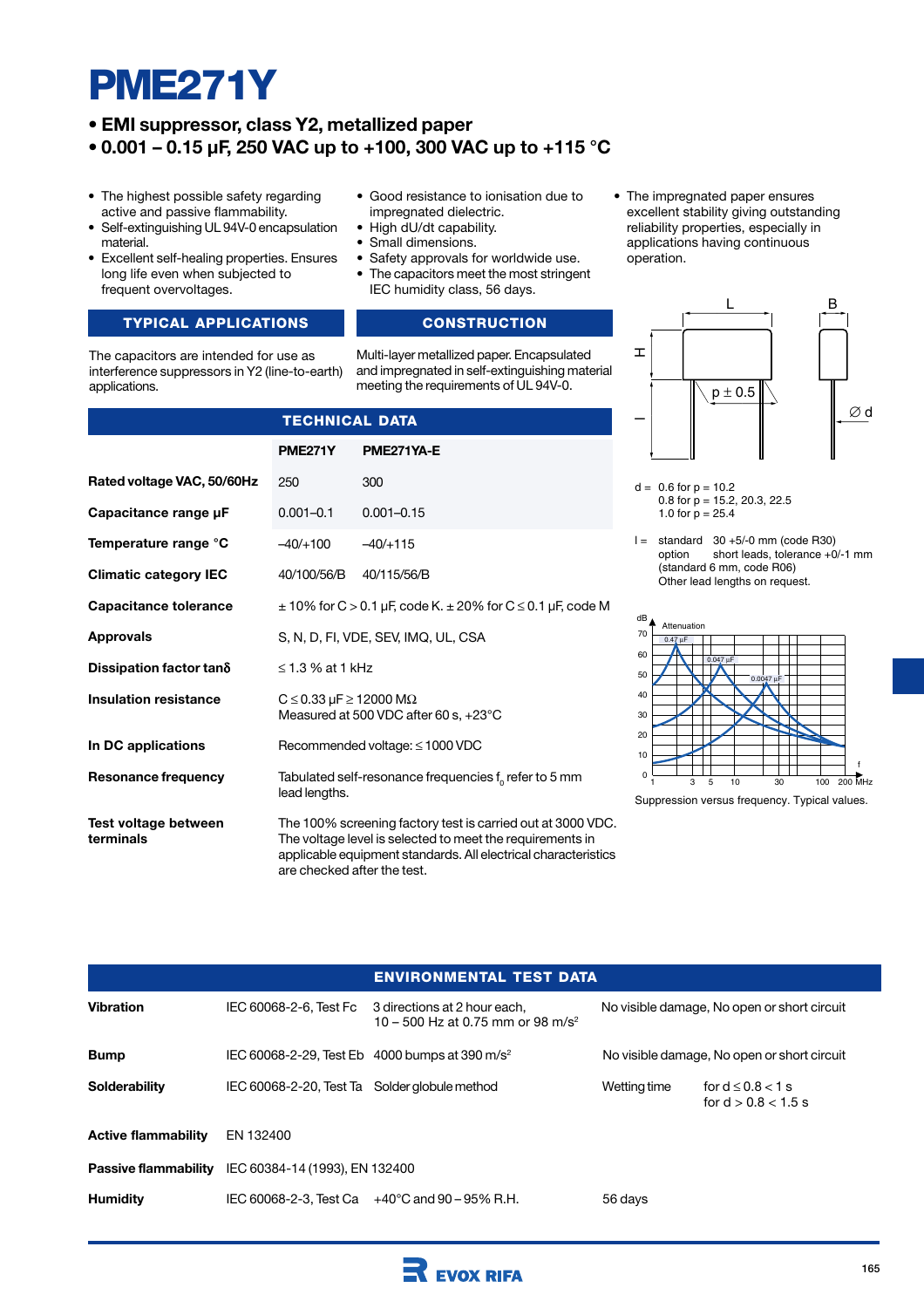# **ARTICLE TABLE**

| Capaci-     |            | <b>Max dimensions</b> |      |           |                   | <b>Quantity per package</b> | reel         |                |                            | Max                | <b>Approvals</b>                                                                                                                 |                |  |
|-------------|------------|-----------------------|------|-----------|-------------------|-----------------------------|--------------|----------------|----------------------------|--------------------|----------------------------------------------------------------------------------------------------------------------------------|----------------|--|
| tance<br>μF | in mm<br>В | н                     | L    | р         | <b>R30</b><br>pcs | <b>R06</b><br>pcs           | taped<br>pcs | Weight<br>g    | $f_{\alpha}$<br><b>MHz</b> | dU/dt<br>$V/\mu s$ | ⋖<br>$82.84$ $82.84$ $82.84$ $82.84$ $82.84$                                                                                     | Article code   |  |
|             |            |                       |      |           |                   | <b>CLASS Y2</b>             |              | <b>250 VAC</b> | $+100 °C$                  | <b>PME271 Y</b>    |                                                                                                                                  |                |  |
|             |            |                       |      |           |                   |                             |              |                |                            |                    |                                                                                                                                  |                |  |
| 0.0010      | 3.9        | 7.5                   | 13.5 | 10.2      | 1000              | 2000                        | 700          | 0.7            | 53                         | 2000               | VVVVV<br>$\sqrt{ }$<br>V V<br>$\sqrt{ }$                                                                                         | PME271Y410MR30 |  |
| 0.0015      | 3.9        | 7.5                   | 13.5 | 10.2      | 1000              | 2000                        | 700          | 0.7            | 44                         | 2000               | $\sqrt{ }$<br>VVV<br>$\sqrt{ }$<br>$\sqrt{ }$<br>$\sqrt{ }$<br>VV<br>$\sqrt{11}$<br>$\sqrt{ }$<br>$\sqrt{\sqrt{}}$<br>$\sqrt{ }$ | PME271Y415MR30 |  |
| 0.0022      | 3.9        | 7.5                   | 13.5 | 10.2      | 1000              | 2000                        | 700          | 0.7            | 37                         | 2000               | $\sqrt{ }$<br>$\sqrt{ }$                                                                                                         | PME271Y422MR30 |  |
| 0.0033      | 4.1        | 8.2                   | 13.5 | 10.2      | 1000              | 2000                        | 600          | 0.9            | 30                         | 2000               | $\sqrt{ }$<br>$\sqrt{ }$<br>$\sqrt{ }$<br>V V<br>$\sqrt{ }$<br>$\sqrt{ }$<br>$\sqrt{ }$<br>V                                     | PME271Y433MR30 |  |
| 0.0047      | 5.1        | 10.5                  | 13.5 | 10.2      | 800               | 1600                        | 600          | 1.2            | 24                         | 2000               | V V V V V V V V V                                                                                                                | PME271Y447MR30 |  |
| 0.0068      | 5.2        | 10.5                  | 18.5 | 15.2      | 500               | 1000                        | 600          | 1.7            | 19                         | 1400               | V V V V V V V V                                                                                                                  | PME271Y468MR30 |  |
| 0.010       | 5.2        | 10.5                  | 18.5 | 15.2      | 500               | 1000                        | 600          | 1.7            | 16                         | 1400               | V V V V V V V<br>$\sqrt{ }$                                                                                                      | PME271Y510MR30 |  |
| 0.015       | 5.5        | 11.0                  | 18.5 | 15.2      | 500               | 1000                        | 500          | 2.0            | 13                         | 1400               | V V V V V V V V                                                                                                                  | PMF271Y515MR30 |  |
| 0.022       | 7.3        | 13.0                  | 19.0 | 15.2      | 400               | 800                         | 400          | 3.0            | 9.8                        | 1400               | V V V V V V V V                                                                                                                  | PME271Y522MR30 |  |
|             |            |                       |      |           |                   |                             |              |                |                            |                    |                                                                                                                                  |                |  |
| 0.033       | 7.6        | 14.0                  | 24.0 | 20.3      | 250               | 1500                        | 250          | 4.0            | 7.0                        | 1000               | V V V V V V V<br>$\sqrt{ }$                                                                                                      | PME271Y533MR30 |  |
| 0.047       | 9.0        | 15.0                  | 24.0 | 20.3      | 200               | 1200                        | 250          | 5.0            | 6.0                        | 1000               | マイリ<br>$\sqrt{ }$<br>$\sqrt{ }$<br>$\sqrt{\sqrt{}}$<br>$\sqrt{ }$<br>$\sqrt{ }$                                                  | PMF271Y547MR30 |  |
| 0.068       | 11.3       | 16.5                  | 24.0 | 20.3      | 150               | 1000                        | 180          | 7.0            | 4.6                        | 600                | V V V V V V V V                                                                                                                  | PME271Y568MR30 |  |
|             |            |                       |      |           |                   |                             |              |                |                            |                    |                                                                                                                                  |                |  |
| 0.10        | 12.1       | 19.0                  |      | 30.5 25.4 | 100               | 800                         |              | 10.0           | 3.9                        | 400                | V V V V V V V V                                                                                                                  | PME271Y610MR30 |  |
|             |            |                       |      |           |                   |                             |              |                |                            |                    |                                                                                                                                  |                |  |

|        |      |      |      |      |      | <b>CLASS Y2</b> |     | <b>300 VAC</b> | $+115\degree$ C | <b>PME271 Y</b> |            |           |            |                  |
|--------|------|------|------|------|------|-----------------|-----|----------------|-----------------|-----------------|------------|-----------|------------|------------------|
|        |      |      |      |      |      |                 |     |                |                 |                 |            |           |            |                  |
| 0.0010 | 3.9  | 7.5  | 13.5 | 10.2 | 1000 | 2000            | 700 | 0.7            | 53              | 2000            | $\sqrt{ }$ | V         | $\sqrt{}$  | PME271YA4100MR30 |
| 0.0015 | 3.9  | 7.5  | 13.5 | 10.2 | 1000 | 2000            | 700 | 0.7            | 44              | 2000            | V          | V         | Nν         | PME271YA4150MR30 |
| 0.0022 | 3.9  | 7.5  | 13.5 | 10.2 | 1000 | 2000            | 700 | 0.7            | 37              | 2000            | V          | V         | $\sqrt{}$  | PME271YA4220MR30 |
| 0.0025 | 4.1  | 8.2  | 13.5 | 10.2 | 1000 | 2000            | 600 | 0.9            | 35              | 2000            | V          | V         | Nν         | PME271YA4250MR30 |
| 0.0033 | 4.1  | 8.2  | 13.5 | 10.2 | 1000 | 2000            | 600 | 0.9            | 30              | 2000            | V          | V         | $\sqrt{}$  | PME271YA4330MR30 |
| 0.0047 | 5.1  | 10.5 | 13.5 | 10.2 | 800  | 1600            | 600 | 1.2            | 24              | 2000            | $\sqrt{ }$ | V         | $\sqrt{}$  | PME271YA4470MR30 |
| 0.0068 | 5.2  | 10.5 | 18.5 | 15.2 | 500  | 1000            | 600 | 1.7            | 19              | 1400            | $\sqrt{ }$ | V         | $\sqrt{}$  | PME271YB4680MR30 |
| 0.010  | 5.2  | 10.5 | 18.5 | 15.2 | 500  | 1000            | 600 | 1.7            | 16              | 1400            | V          | V         | Nν         | PME271YB5100MR30 |
| 0.015  | 5.5  | 11.0 | 18.5 | 15.2 | 500  | 1000            | 500 | 2.0            | 13              | 1400            | V          | V         | $\sqrt{}$  | PME271YB5150MR30 |
| 0.022  | 7.3  | 13.0 | 18.5 | 15.2 | 400  | 800             | 400 | 3.0            | 9.8             | 1400            | $\sqrt{ }$ | V         | $\sqrt{V}$ | PME271YB5220MR30 |
| 0.033  | 7.6  | 14.0 | 24.0 | 20.3 | 250  | 1500            | 250 | 4.0            | 7.0             | 1000            | $\sqrt{ }$ | V         | $\sqrt{}$  | PME271YC5330MR30 |
| 0.047  | 9.0  | 15.0 | 24.0 | 20.3 | 200  | 1200            | 250 | 5.0            | 6.0             | 1000            | V          | V         | $\sqrt{}$  | PME271YC5470MR30 |
| 0.068  | 11.3 | 16.5 | 24.0 | 20.3 | 150  | 1000            | 180 | 7.0            | 4.6             | 1000            | $\sqrt{ }$ | V         | $\sqrt{}$  | PME271YC5680MR30 |
|        |      |      |      |      |      |                 |     |                |                 |                 |            |           |            |                  |
| 0.033  | 8.0  | 17.0 | 27.0 | 22.5 | 200  | 1200            | 250 | 5.5            | 6.8             | 600             | $\sqrt{ }$ | V         | $\sqrt{}$  | PME271YD5330MR30 |
| 0.047  | 8.0  | 17.0 | 27.0 | 22.5 | 200  | 1200            | 250 | 5.5            | 5.8             | 600             | $\sqrt{ }$ | V         | Nν         | PME271YD5470MR30 |
| 0.068  | 10.0 | 19.0 | 27.0 | 22.5 | 150  | 1000            | 200 | 7.5            | 4.8             | 600             | V          | $\sqrt{}$ | $\sqrt{}$  | PME271YD5680MR30 |
| 0.10   | 12.0 | 22.0 | 27.0 | 22.5 | 100  | 800             |     | 10.0           | 3.8             | 600             | $\sqrt{ }$ | V         | $\sqrt{}$  | PME271YD6100MR30 |
| 0.10   | 12.1 | 19.0 | 30.5 | 25.4 | 100  | 800             |     | 10.0           | 3.9             | 400             | $\sqrt{ }$ | V         | $\sqrt{}$  | PME271YE6100MR30 |
| 0.15   | 15.3 | 22.0 | 30.5 | 25.4 | 75   | 600             |     | 15.0           | 3.1             | 400             | $\sqrt{ }$ | V         | Nν         | PME271YE6150KR30 |